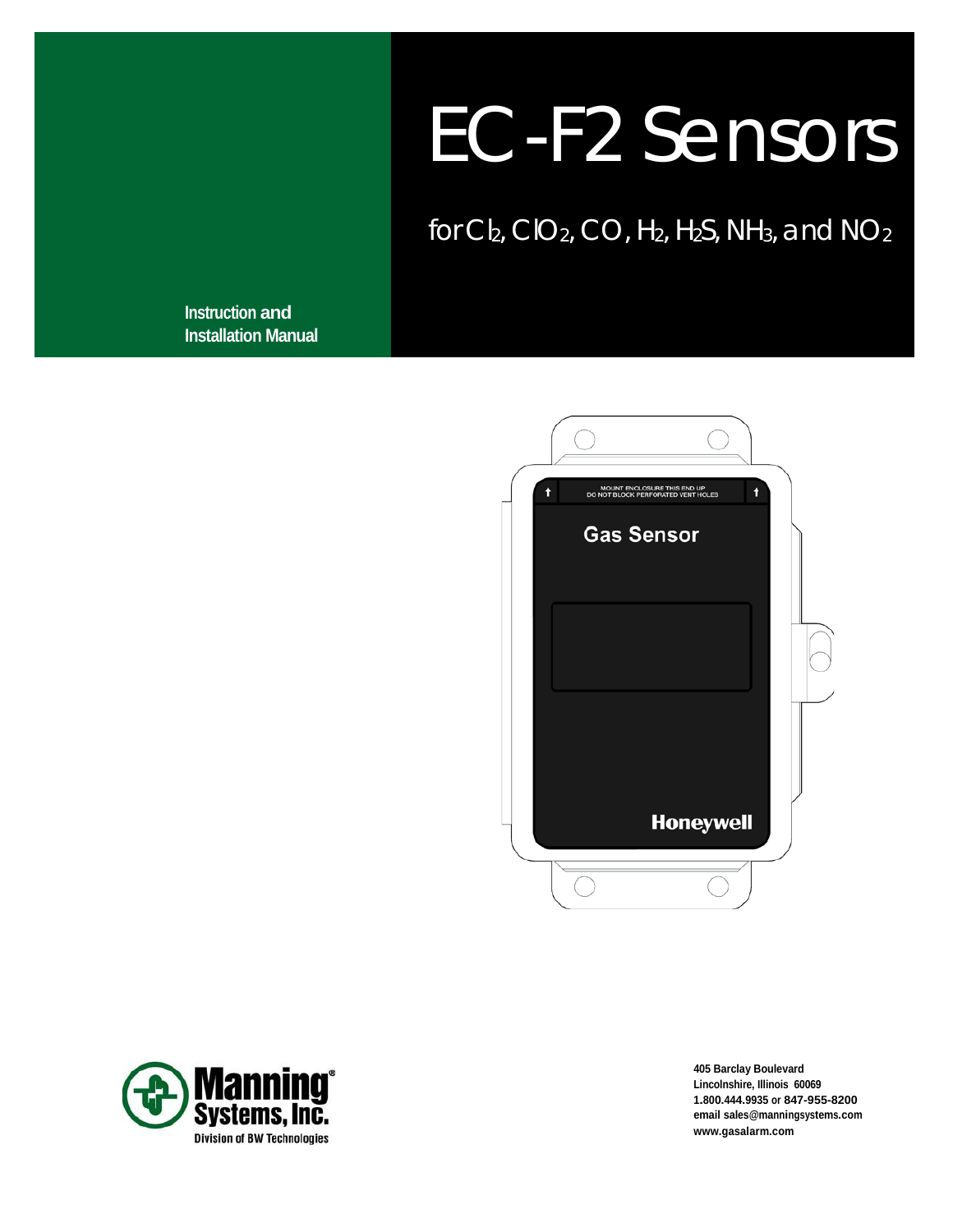### **Contents**

| <b>Section</b> | <b>Title</b>              | Page |  |
|----------------|---------------------------|------|--|
|                | <b>System Description</b> | 3    |  |
|                | Installation              | 4    |  |
| 3              | Replacement Cell          |      |  |
| 4              | Operation                 | 8    |  |
| b              | <b>Limited Warranty</b>   | 10   |  |

### **Introduction**

This manual has been prepared to help in the use and installation of the Manning Systems EC-F2 electrochemical sensors for Cl2 (chlorine), ClO2 (chlorine dioxide), CO (carbon monoxide), H2 (hydrogen), H2S (hydrogen sulfide), NH3 (ammonia), and NO2 (nitrogen dioxide).This manual will convey the operating principles of the sensor, ensure proper installation, and demonstrate start-up and routine maintenance procedures for the sensor.

**This manual must be carefully followed by all individuals who are responsible for using or servicing the** sensor. Warranties made by Manning Systems, Inc. with respect to this equipment will be voided if the equipment is not used and serviced in accordance with the instructions in this manual. If in doubt about <sup>a</sup> procedure, contact Manning Systems, Inc. before proceeding.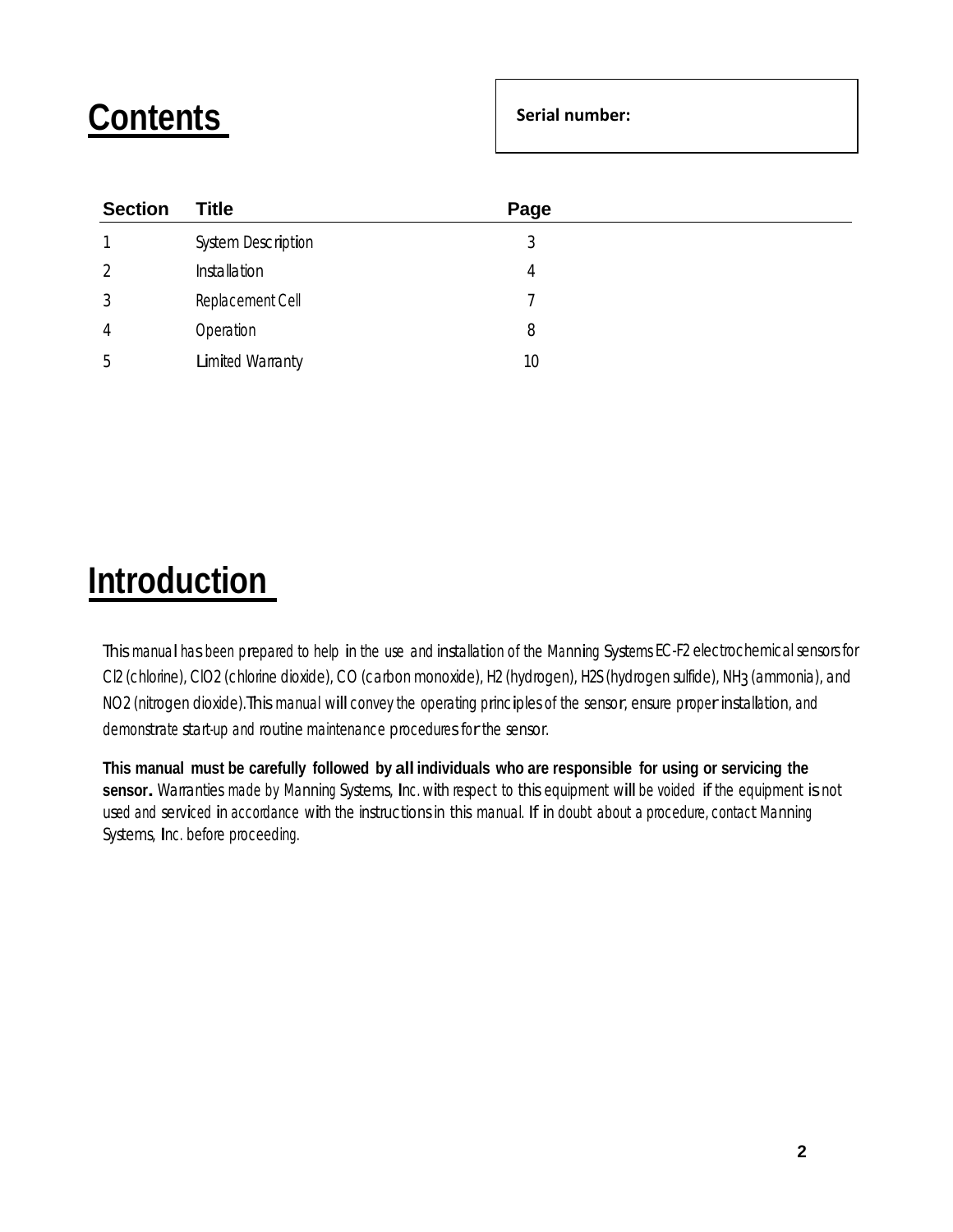## **Notices and Trademarks**

Copyright 2014 by Honeywell International Inc.

While this information is presented in good faith and believed to be accurate, Honeywell disclaims the implied warranties of merchantability and fitness for a particular purpose and makes no express warranties except as may be stated in its written agreement with and for its customers.

In no event is Honeywell liable to anyone for any indirect, special or consequential damages. The information and specifications in this document are subject to change without notice.

Manning is a registered trademark of Honeywell International Inc.

Other brand or product names are trademarks of their respective owners.

Honeywell Analytics 405 Barclay Boulevard Lincolnshire, Illinois 60069

1-800-444-9935

### **About This Document**

The following Honeywell websites may be of interest to Industry Solution customers.

| Honeywell Organization | WWW Address (URL)          |
|------------------------|----------------------------|
| Corporate              | www.honeywell.com          |
| Life Sciences          | www.honeywellanalytics.com |
| International          | www.manningsystems.com     |

Contact us by telephone at the numbers listed below.

| Organization           |                                                         | <b>Phone Number</b>                                    |  |
|------------------------|---------------------------------------------------------|--------------------------------------------------------|--|
| United States / Canada | Honeywell Analytics Inc.<br>Lincolnshire, Illinois      | 1-800-444-9935<br>1-847-955-8200<br>1-913-712-5580 Fax |  |
| Asia Pacific           | Honeywell Asia Pacific Inc.                             | (852) 23 31 9133<br>Hong Kong                          |  |
| Europe                 | Honeywell PACE<br>Brussels, Belgium                     | {32-2} 728-2711                                        |  |
| Latin America          | Honeywell International Inc.<br>Sunrise, Florida U.S.A. | 1-954-845-2600                                         |  |

Contact us at **[detectgas@honeywell.com](mailto:sales@manningsystems.com)**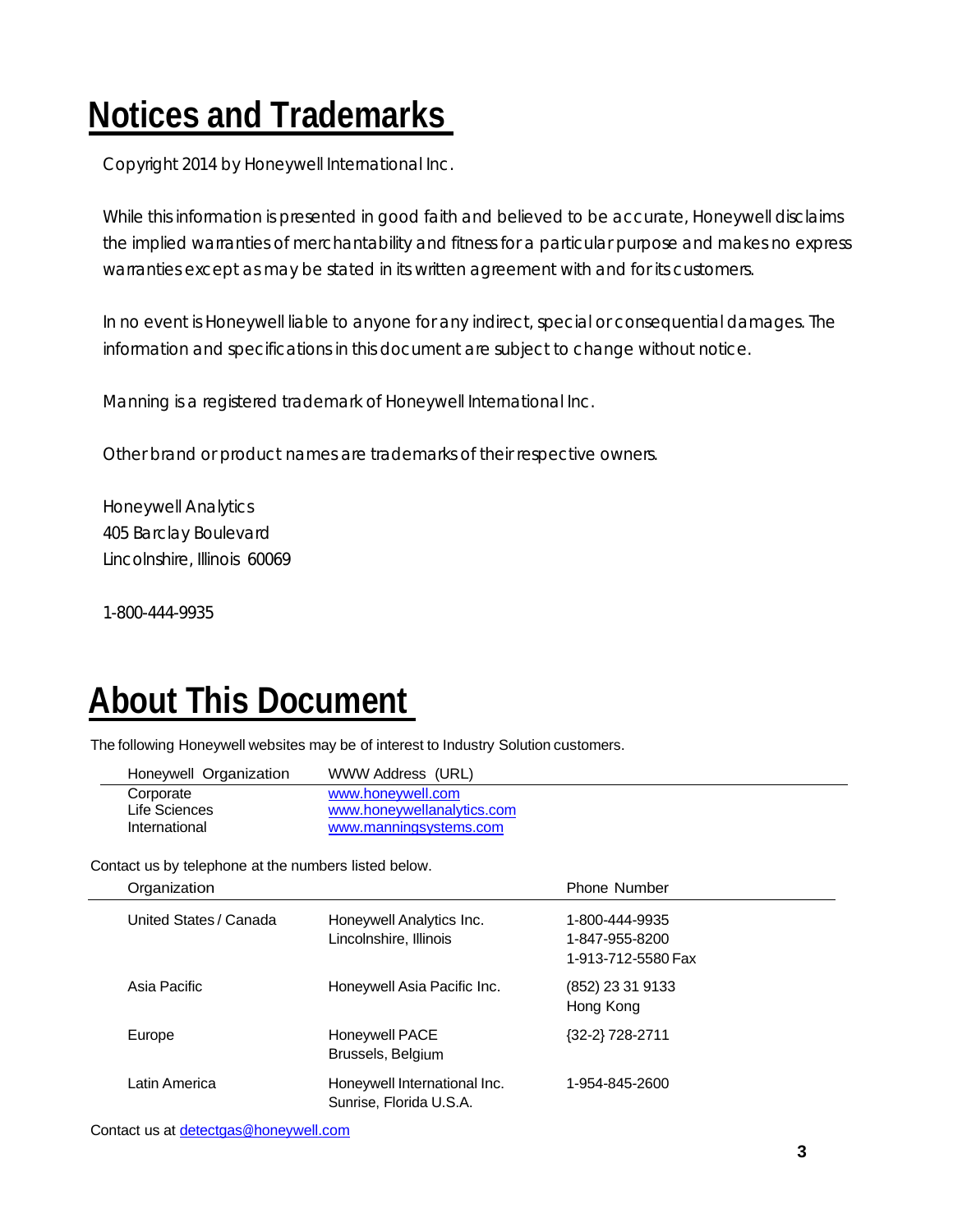Manning Systems EC-F2 sensors are three-wire, 4/20 mA sensors for seven gases available in ranges of 0-100 ppm, 0-250 ppm, 0-500 ppm, and 0-1,000 ppm.

The unit exhibits excellent accuracy and precision, with negligible response to common interference gases and dramatic changes in relative humidity. Reliable trip levels as low as 25 ppm can be expected with the 0-100 ppm sensor. The unit exhibits extremely high reliability with no moving parts.

Monitoring equipment must be configured to indicate <sup>a</sup> fault if the signal is less than 1.5 mA. All signals over <sup>20</sup> mA must be considered a high gas concentration.

#### **System Specifications**

**Electrical Power:** 24 Volts DC regulated, 30 mA. With a heated enclosure, the current draw is 300 mA max.

**Output:** Linear 4/20 mA output into a load resistor of 250 ohm maximum.

**Cable Recommendation:** Three-conductor, 18 AWG, stranded, shielded cable with drain wire all enclosed in a vinyl jacket (Belden #8770 or equivalent).

**Cable Length to Sensor:** 1,500 feet maximum.

**Unit Enclosure:** NEMA 4, gasketed, steel. Special enclosures available for low temperatures, washdown areas, etc.

**Note:** The standard EC-F2 is for use in non-classified areas only.

#### **Cl2 Sensor Specifications**

**Type:** Chlorine-selective electrochemical gas sensor/transmitter Model EC-F2-Cl2

2 **Method of Detection:** Electrochemical

**Ranges Available:** 0-2 ppm, 0-5 ppm, 0-10 ppm

**Accuracy**: ±3% of full scale.

**Humidity:** 5-95% RH (non-condensing). Modifications are necessary for refrigerated areas.

**Operating Ambient Temperature Range:** -15° F to 120° F. Modifications are available for temperatures below -15°F.

**Storage Temperature:** -40°F to +70°F. Keep sensor as cool as possible during long-term storage to extend the life of the cell.

**Gas Sampling:** Diffusion.

**Weight:** 3 pounds.

**Dimensions:** 6" high x 4" wide x 3.5' deep.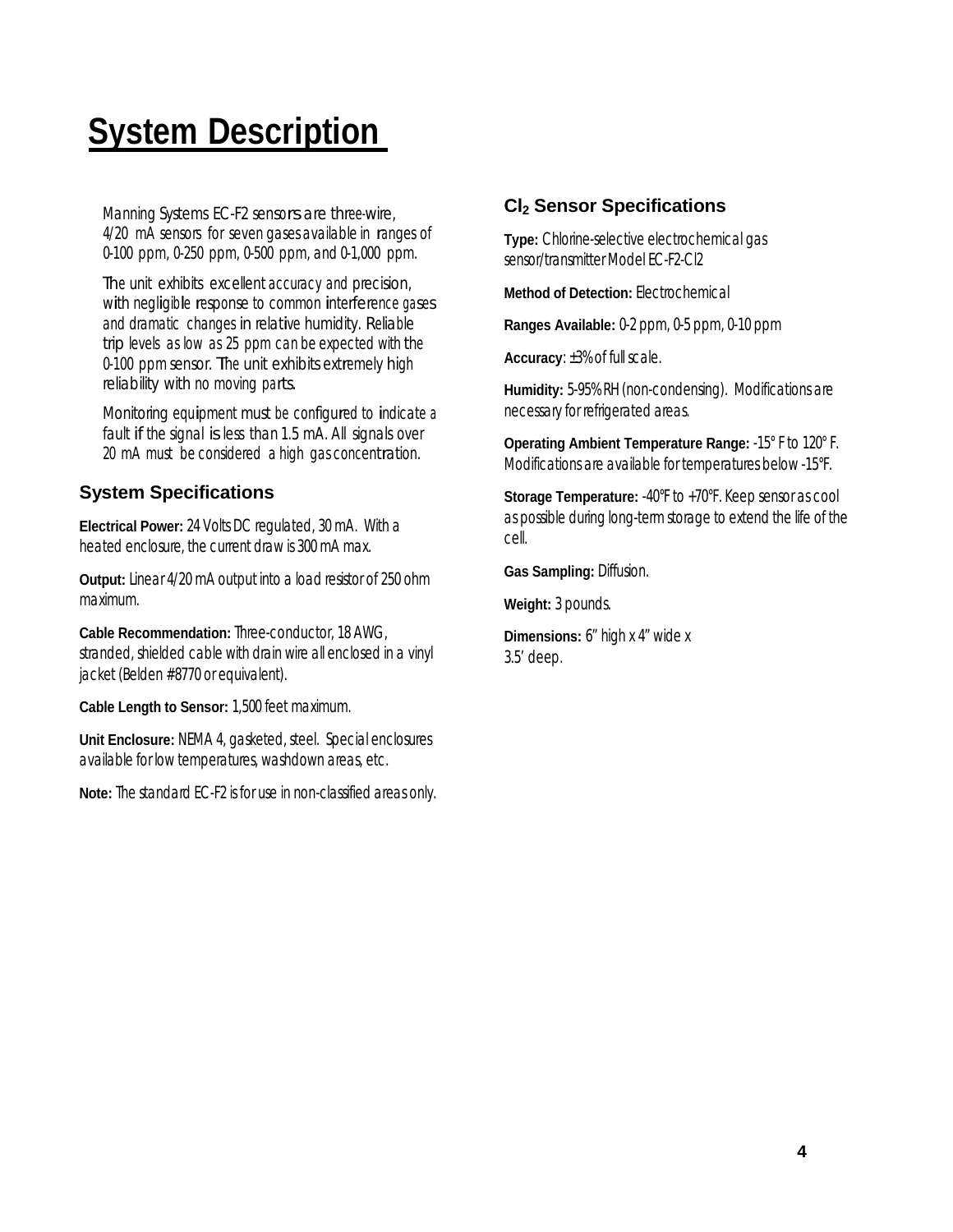#### **CLO2 Sensor Specifications**

**Type:** Chlorine dioxide-selective electrochemical gas sensor/transmitter Model EC-F2-CLO

**Method of Detection:** Electrochemical.

**Ranges Available:** 0-1 ppm, 0-2 ppm

**Accuracy:** ±3% of full scale.

**Humidity:** 5-95% RH (non-condensing). Modifications are available for more severe conditions.

**Operating Ambient Temperature range:** -15°F to 120°F. Modifications are necessary for refrigerated areas.

**Storage Temperature:** -40°F to +70°F. Keep sensor as cool as possible during long-term storage to extend the life of the cell.

**Gas Sampling:** Diffusion.

**Weight:** 3 pounds.

**Dimensions:** 6" high x 4" wide x 3.5" deep.

#### **CO Sensor Specifications**

**Type:** Carbon monoxide-selective electrochemical gas sensor/transmitter Model EC-F2-CO

**Method of Detection:** Electrochemical.

**Ranges Available**: 0-200 ppm, 0-400 ppm

**Accuracy:** ±3% of full scale.

**Humidity:** 5-95% RH (non-condensing). Modifications are available for more severe conditions.

**Operating Ambient Temperature range:** -15°F F to 120°F. Modifications are necessary for refrigerated areas.

**Storage Temperature:** -40°F to +70°F. Keep sensor as cool as possible during long-term storage to extend the life of the cell.

**Gas Sampling:** Diffusion.

**Weight:** 3 pounds.

**Dimensions:** 6" high x 4" wide x 3.5" deep.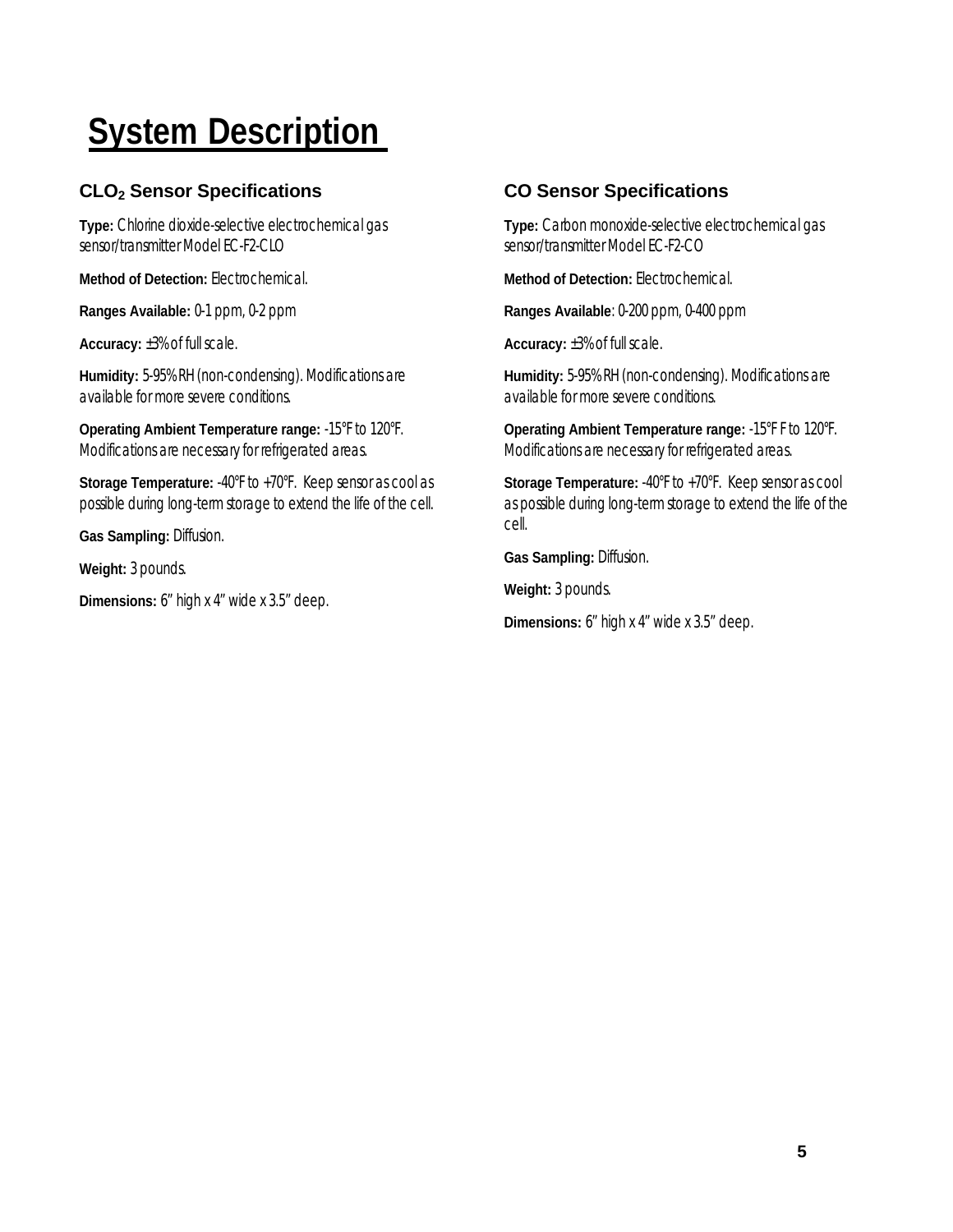#### **H2 Sensor Specifications**

**Type:** Hydrogen-selective electrochemical gas sensor/transmitter Model EC-F2-H

**Method of Detection:** Electrochemical.

**Range Available:** 0-2000 ppm

**Accuracy:** ±3% of full scale.

**Humidity:** 5-95% RH (non-condensing). Modifications are available for more severe conditions.

**Operating Ambient Temperature range:** -15°F to 120°F. Modifications are necessary for refrigerated areas.

**Storage Temperature:** -40°F to +70°F. Keep sensor as cool as possible during long-term storage to extend the life of the cell.

**Gas Sampling:** Diffusion.

**Weight:** 3 pounds.

**Dimensions:** 6" high x 4" wide x 3.5" deep

#### **H2S Sensor Specifications**

**Type:** Hydrogen Sulfide-selective electrochemical gas sensor/transmitter Model EC-F2-H S.

**Method of Detection:** Electrochemical.

**Ranges Available:** 0-50 ppm

**Accuracy:** ±3% of full scale.

**Humidity:** 5-95% RH (non-condensing). Modifications are available for more severe conditions.

**Operating Ambient Temperature range:** -15°F to 120°F. Modifications are necessary for refrigerated areas.

**Storage Temperature:** -40°F to +70°F. Keep sensor as cool as possible during long-term storage to extend the life of the cell.

**Gas Sampling:** Diffusion.

**Weight**: 3 pounds.

**Dimensions:** 6" high x 4" wide x 3.5" deep.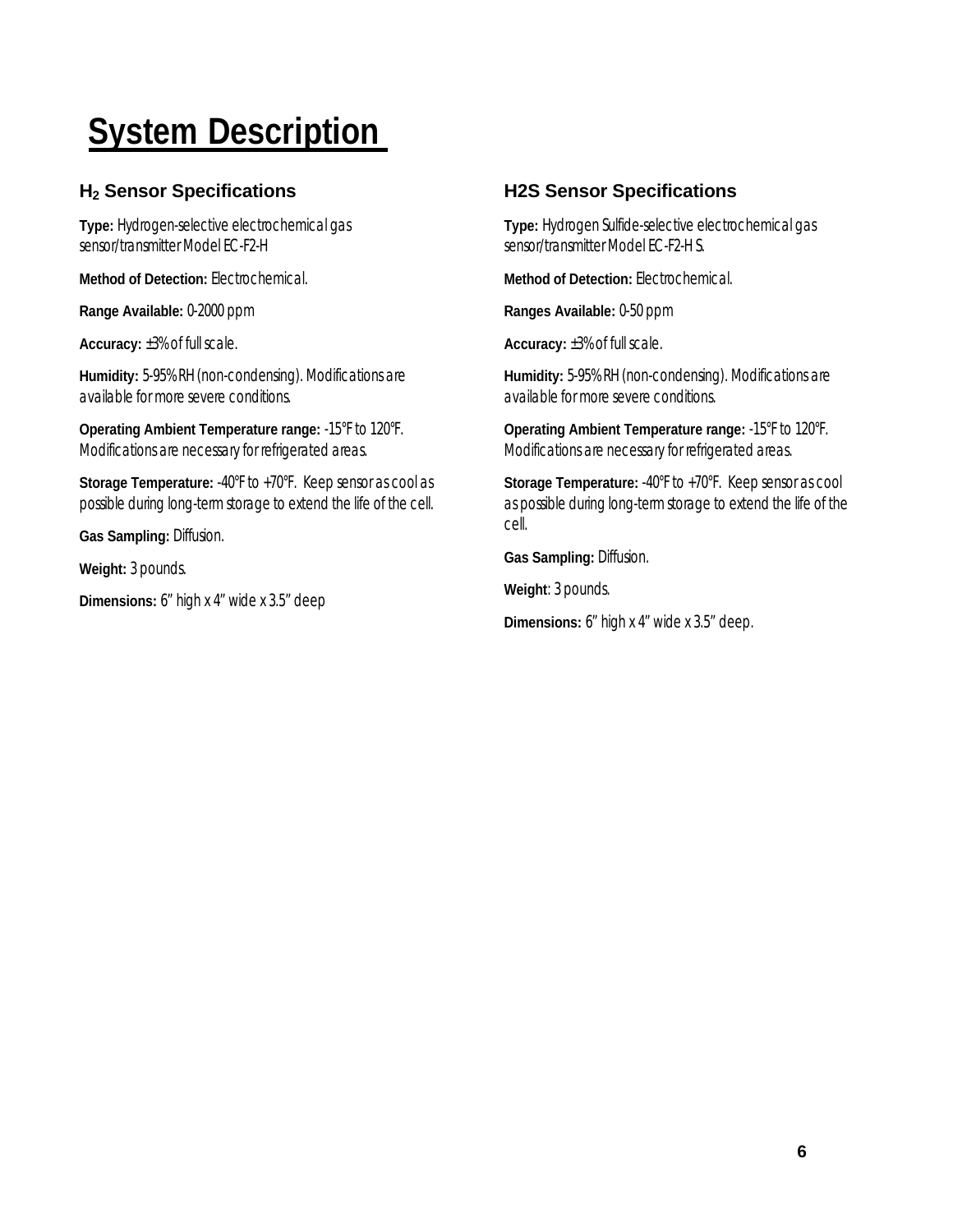#### **NH3 Sensor Specifications**

**Method:** Electrochemical (diffusion)

**Ranges:** 0-100 ppm (standard), 0-250 ppm, 0-500 ppm, 0- 1,000 ppm

**Output:** Isolated 4/20 mA, 700 ohms max at 24 VDC

**Accuracy:**  $\pm$  5% generally, but limited by available calibration gas accuracy

**Repeatability:** ± 2% full scale

**Operating Humidity:** 5-100% RH (condensing). ATMOS equipped® enviro-adaptive technology option required for condensing conditions or refrigerated areas, and all outdoor applications.

**Operating Temperatures:** –50°F to +120°F. ATMOS equipped® enviro-adaptive technology option required for refrigerated areas or outdoors.

**Sensor Pressure Limits:** 0-10 PSIG

**Power Source:** 24 VDC, 0.5 amp max

**Gas Sampling:** Diffusion method is standard

**Weight:** 3 lbs.

**Dimensions:** 6" high x 4" wide x 3.5" deep

**Cable Recommendations:** #18/3 shielded cable (Belden #8770 or equal), cable runs <1,500 feet

**Enclosure:** NEMA 1, gasketed, #16-gauge steel (standard). Stainless steel or explosion-proof designs, including modified enclosures for low temperatures, ventilation ducts, etc., are available (contact Manning Systems). **Note:** The standard EC is for use in non- classified areas only.

#### **NO2 Sensor Specifications**

**Type:** Nitrogen dioxide-selective electrochemical gas sensor/transmitter Model EC-F2-NO.

**Method of Detection:** Electrochemical.

**Ranges Available:** 0-20 ppm

**Accuracy:** ±3% of full scale.

**Humidity:** 5-95% RH (non-condensing). Modifications are available for more severe conditions.

**Operating Ambient Temperature range:** -15°F to 120°F. Modifications are necessary for refrigerated areas.

**Storage Temperature:** -40°F to +70°F. Keep sensor as cool as possible during long-term storage to extend the life of the cell.

**Gas Sampling:** Diffusion.

**Weight:** 3 pounds.

**Dimensions:** 6" high x 4" wide x 3.5" deep.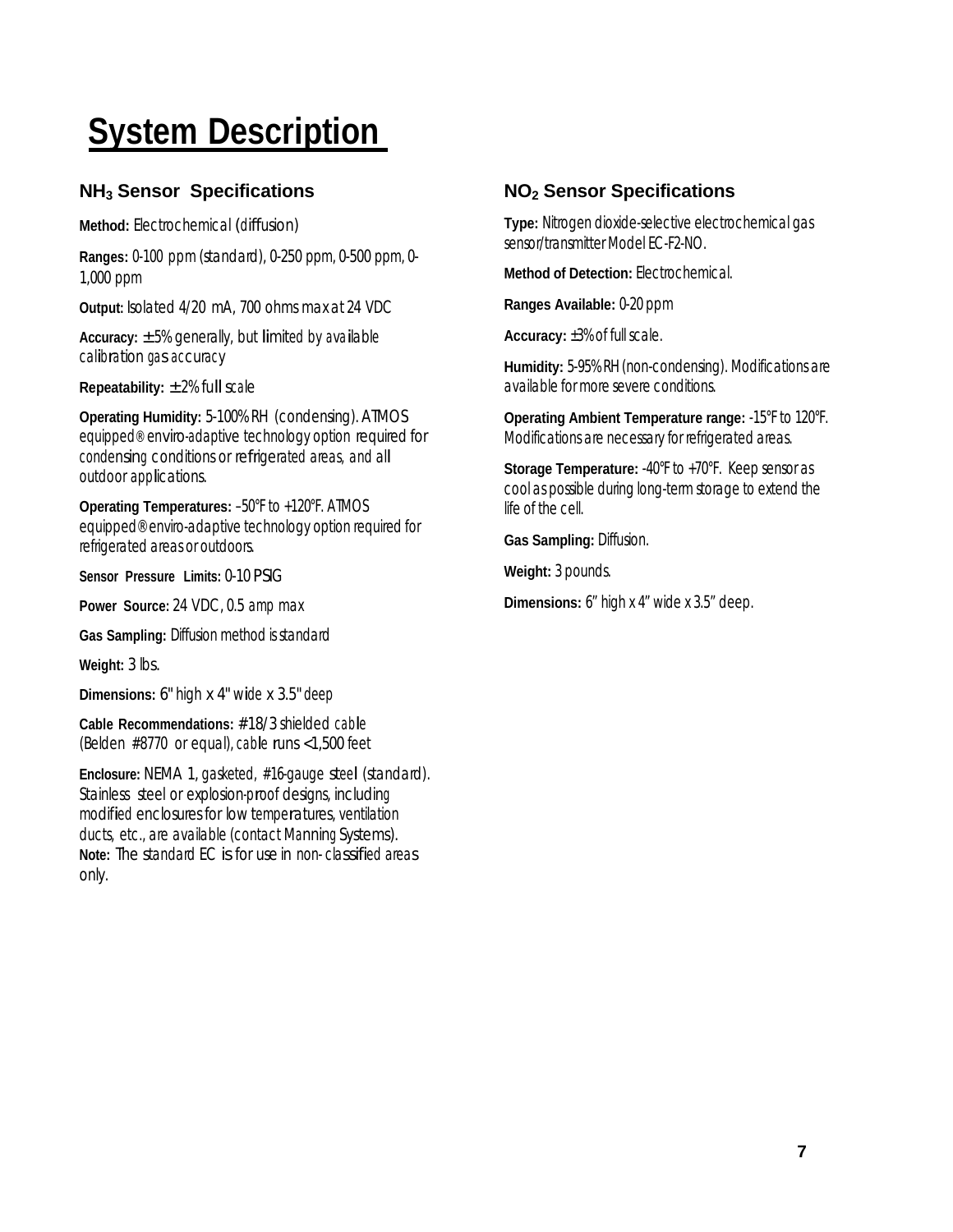# **Installation**

### Locating the Sensor

Because each sensor is <sup>a</sup> point measurement, **it is very important that the sensor be located properly.**

One of the most important considerations when installing EC-F2 sensors is that they must be easily accessible for calibration and maintenance. As <sup>a</sup> general rule, locate sensors no closer than <sup>1</sup> foot from the ceiling.

If the primary application is **personnel protection** (representative concentration reading that an employee would be exposed to), mount the sensor at <sup>a</sup> height in the breathing zone of the employees. It would typically be about five feet off the ground, which also allows easy access.

If the primary application is the fastest possible leak detection, mount the sensor near the potential leak sources. In the case of ammonia, this is usually near the ceiling as ammonia vapor is lighter than air. In doing this, be aware that the indicated concentration will not be representative of personnel exposure and easy access for the required calibration and maintenance could be compromised.

No matter where the sensor is mounted, it must be easily accessible.

#### **General Mounting Considerations:**

- Must be easily accessible for calibration and maintenance.
- Mount the sensor close to the potential leak source.
- If personnel protection is the primary application, mount in the "breathing zone".
- Protect sensor from water, excessive humidity, and wash-down.
- Take air movement and ventilation patterns into account.
- To prevent electrical interference, keep sensor and wire runs away from mercury vapor lights, variable speed drives, and radio repeaters.
- Protect sensor from physical damage (fork lifts, etc.)
- Do not mount the sensor over a door in a refrigerated area.
- If mounting sensor outdoors, consider prevailing wind direction and proximity to the most likely source of leaks. Protect the sensor from sun and rain as much as possible.
- Never mount the sensor in CA (controlled atmosphere) rooms because normal atmospheric levels of oxygen are required for operation.
- For highly critical locations, more than one sensor should be installed in each room.

#### **Very Important:**

- Sensor **must** be mounted vertically.
- **Never** mount flat on <sup>a</sup> ceiling.
- Enter enclosure **only** through existing hole in bottom.
- **Always** make <sup>a</sup> drip loop in the conduit..

#### **Figure 1: Mounting Dimensions for the EC-F2 Sensor**

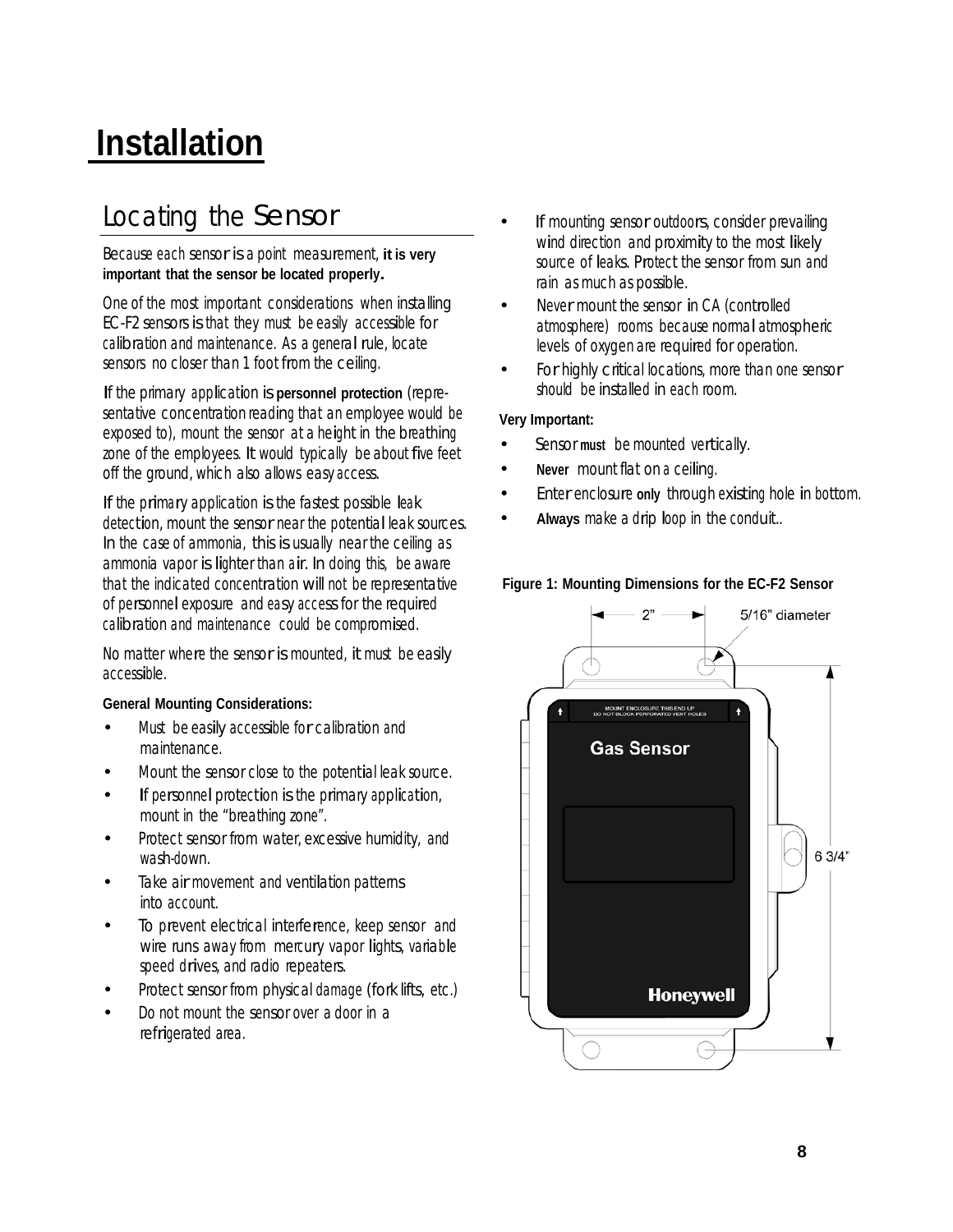### **Installation**

**Blast freezers:** Never mount sensor above the coil. The ideal location, when possible, is below the bottom of the coil. Try to put in return air and protect the unit from being damaged by product loading and unloading. Keep it away from warm, moist air during defrost. Usually four or five feet off the ground is the best location.

#### **Penthouses:**

Multi-Coil (defrost one coil at <sup>a</sup> time): In this case the best location is usually in the center of the penthouse four or five feet above the grate.

Single Coil (or when all coils defrost at the same time): In this case high moisture conditions can occur and the sensor should be mounted one foot above the grate.

**Engine Rooms:** The EC-F2 sensor should be mounted in <sup>a</sup> cool part of the room, if possible. Keep the sensor away from hot air exhausting from electric motors or other machinery. Usually the best location is four or five feet above the floor in <sup>a</sup> location where the room exhaust fan will move air across the sensor from the potential leak source.

**Ceiling Hung Evaporators:** When mounting EC-F2 sensors near evaporators, mount the sensor no higher than tw°Feet below the top of the evaporator coil. **DO NOT** mount in high air flow (1,200 feet/minute maximum). **NEVER** mount the sensor on evaporators as vibration can damage the sensor.

**Other Locations:** When mounting EC-F2 sensors in locations such as roof top air units, duct-work, attic spaces, makeup air intakes, etc., contact Manning Systems for application assistance and recommendations.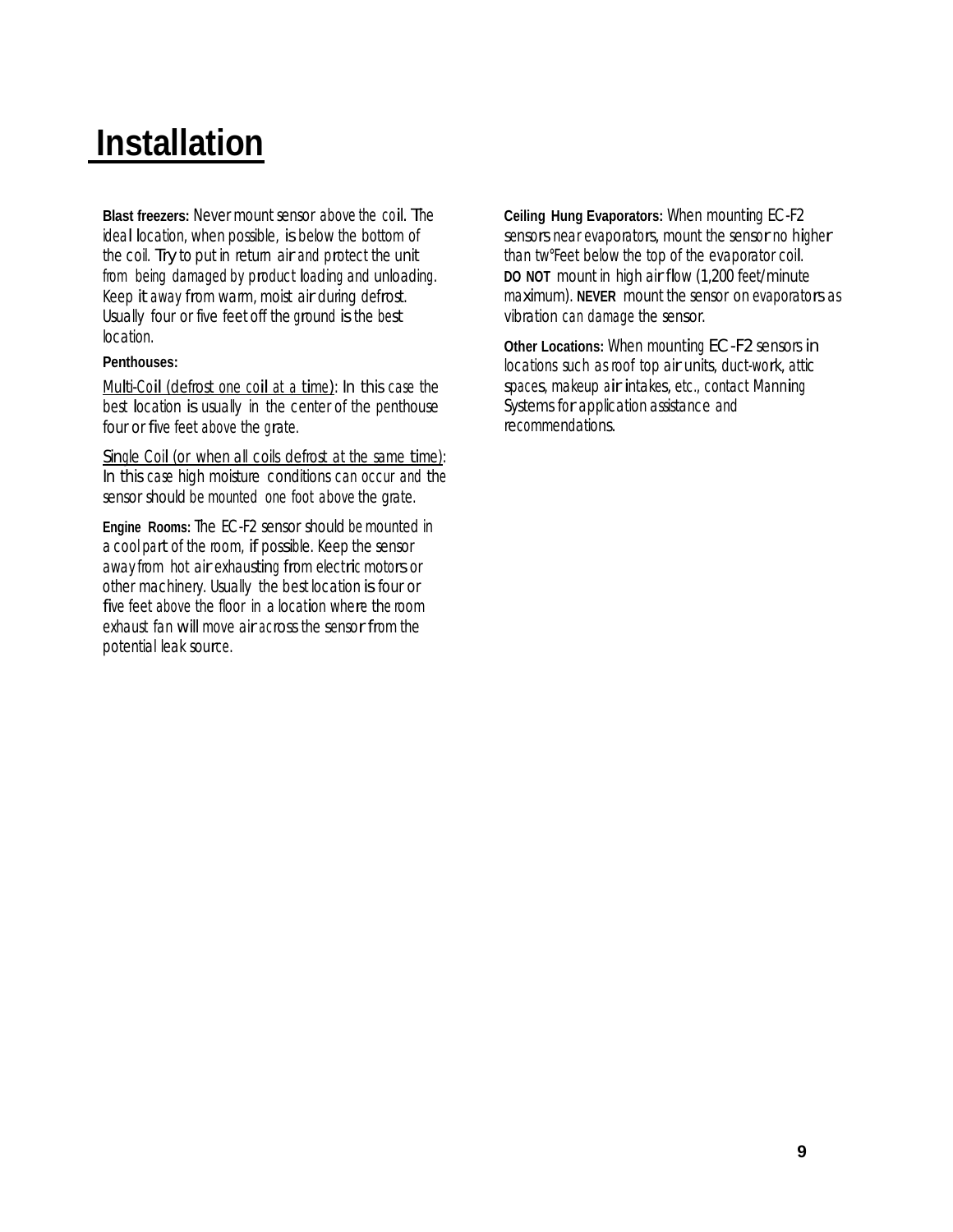### **Installation**

### **Wiring**

Figure 2 presents wiring information for the EC-F2 sensor.

Electrical wiring must comply with all applicable codes. Plant equipment that may be involved and operating conditions should be discussed with local operating personnel to determine if any special needs should be taken into account.

Almost all start-up problems are due to improper wiring or monitor configuration. Please follow these guidelines carefully.

Always use three conductor, insulated, stranded, shielded copper cable. Use *only* three conductor cable, not two cables of two conductor wire.

**Do not pull sensor wiring with AC power cables.** This will cause electrical interference. Be sure there are no breaks or splices in sensor wiring runs. If cable runs cannot be made without <sup>a</sup> splice, all connections must be soldered. Soldering should be done using a rosin flux to tie the connecting ends of sensor wires to ensure <sup>a</sup> positive and long-lasting contact.

Ground the shield at the main control panel. Connect the shield wire in the sensor terminal block labeled *SHLD*.

Tape all exposed shield wire at the sensor to insulate it from the enclosure.

All penetrations into a refrigerated room should be sealed to prevent condensate from forming in the conduit and dripping into the sensor enclosure. Silicone should not be used near the sensor, because silicone can damage the sensor.

Make drip loops for cables going into sensor housings. When heated enclosures are used, follow the special mounting instructions on the enclosure *(...This End Up).*

Mount sensor enclosures through the flange holes as shown in Figure 1, and always mount vertically.

**Electrical Power:** 24 VDC regulated, 30 mA. With an ATMOS equipped® enclosure the current draw is 500 mA max.

**Output:** Circuit board mounted sensor provides a linear 4/20 mA output. Monitoring equipment may have a maximum input impedance of 250 ohms.

**Cable Recommendation:** #18/3 shielded cable (Belden) #8770 or equivalent). Length of cable to sensor should be no greater than 1,500 feet. Use only the existing punched holes for connections to the sensor.

**Monitoring:** The EC-F2-NH<sub>3</sub> Ammonia Sensor may be monitored by the Manning Systems GM-10, GM-4, GM-1, GM-JR or other appropriately configured system. Monitoring equipment must be configured to indicate <sup>a</sup> fault if the signal is below 1.5 mA. All signals over 20 mA must be considered a high gas concentration.



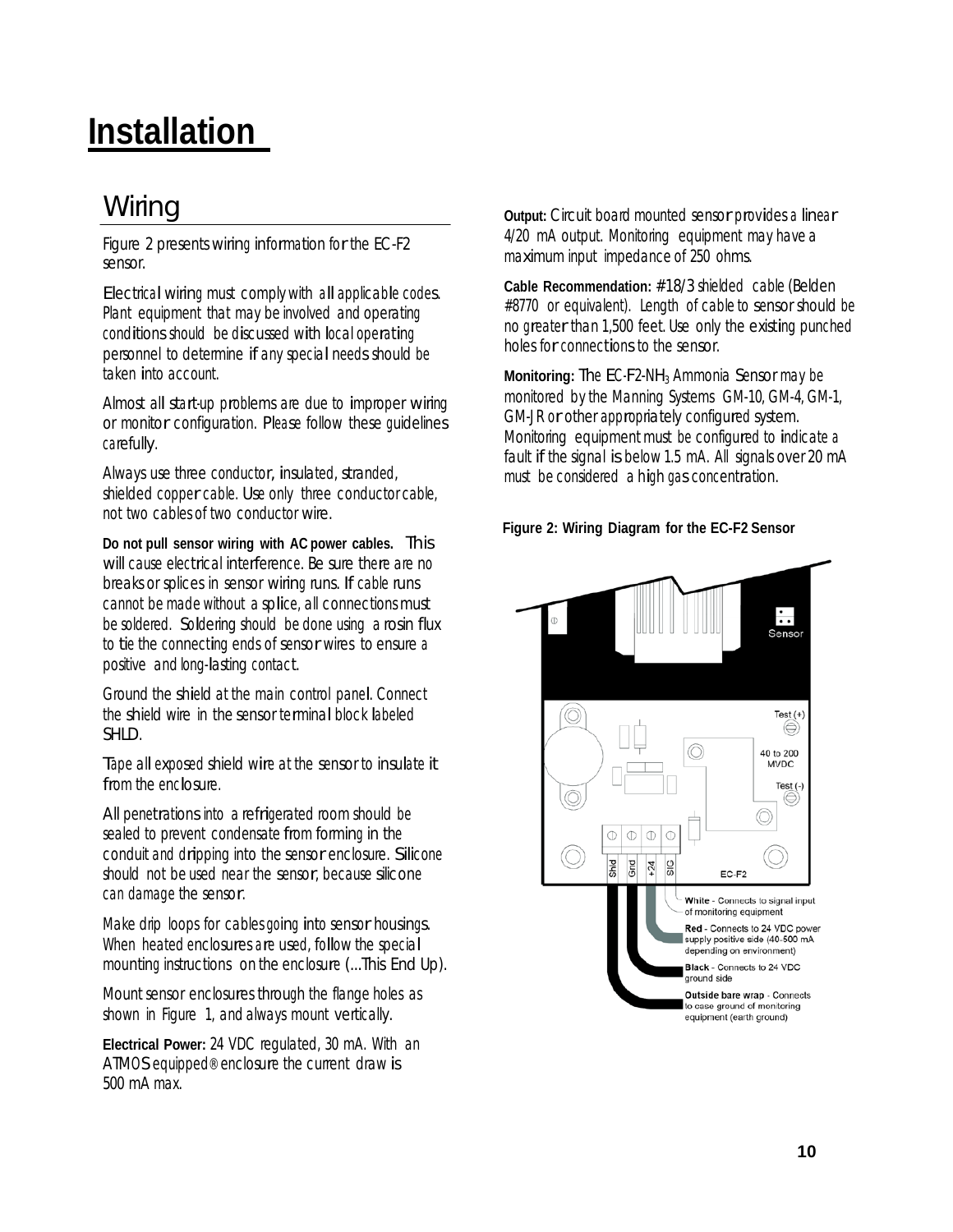# **EC-F2 Replacement Cell**

### Replacement Procedure

- 1. Slide the ribbon cable out from under the retaining clip.
- 2. Unplug the ribbon cable and remove the cell from its holder. Discard old cell.
- 3. Install the new cell, plugging in the ribbon cable. Center the plug properly on the header. Notice that the ribbon cable exits the bottom of the plug and curls back over it.
- 4. Slide the ribbon cable under the retaining clip and pull it snug so that the plug cannot slide off.
- 5. Allow the new cell to run for a minimum of one hour then calibrate the sensor with a certified calibration gas.

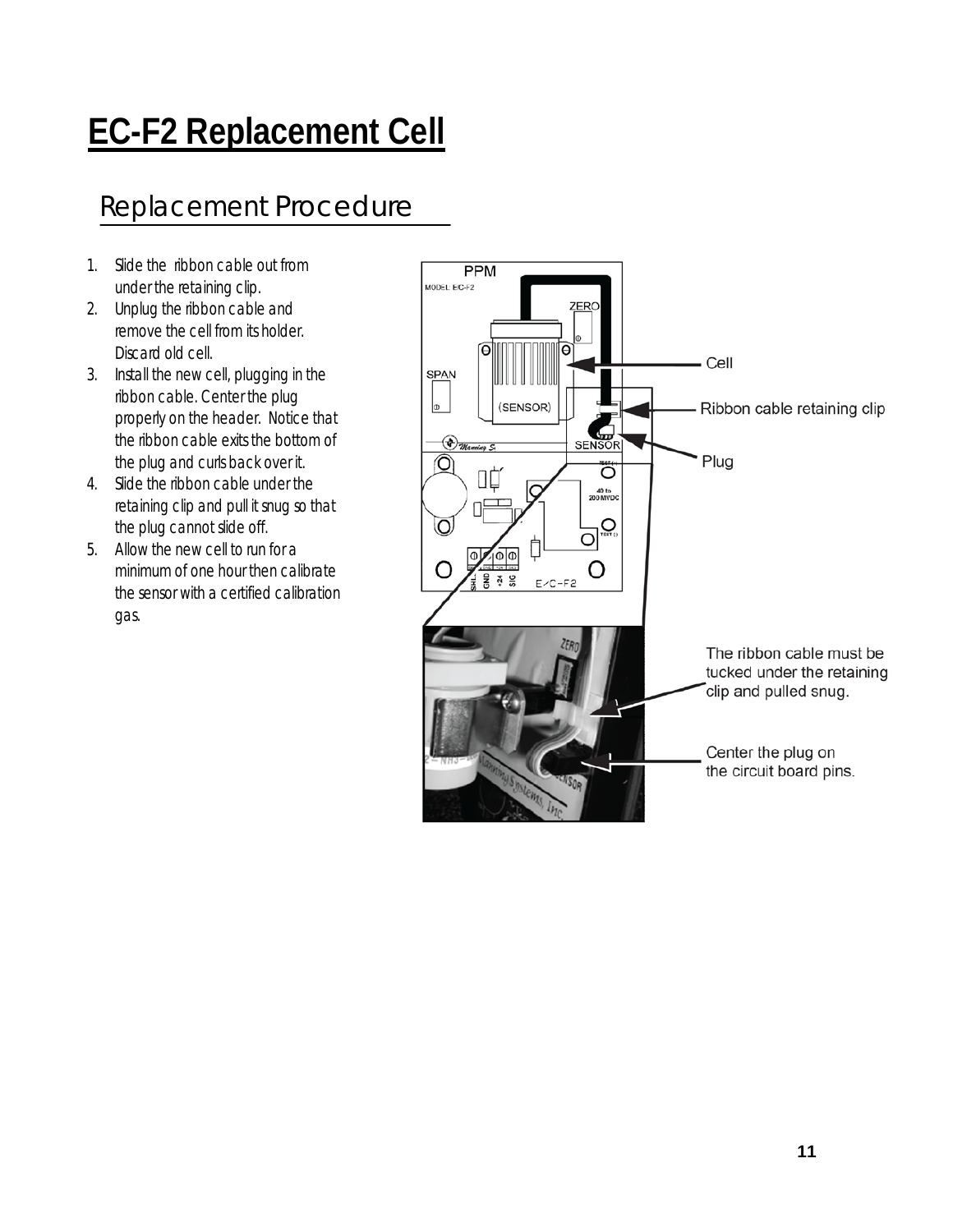# **Operation**

### Start-Up Procedures

Before applying power, make a final check of all wiring for continuity, shorts, grounds, etc. (see Figure 3, Note 5). It is usually best to disconnect external alarms and other equipment from the sensor until the initial start-up procedures are completed.

After power-up, allow <sup>24</sup> hours for the system to stabilize before testing the sensors. Because sensors are normally located at <sup>a</sup> distance from the main unit, the test time required and accuracy of the response checks will be improved if two people perform the start-up procedures and use radio contact.

#### **Start-Up Test:**

- **1)** One person exposes each sensor to <sup>a</sup> small amount of the gas that is being monitored.
- **2)** The second person stays at the control unit to determine that each sensor, when exposed to the gas fumes, is connected to the proper input and responds, causing appropriate alarm functions.

### **Calibration**

The EC-F2 Sensor comes factory calibrated and should require minimal adjustments after installation. There are two pots on the preamp that are used for calibrations.

Calibration kits are available from Manning Systems. Each kit contains certified calibration gas and complete, detailed instructions for calibration of all Manning Systems sensors.

**Zero Calibration:** After the unit is installed and has been powered up for <sup>a</sup> minimum of <sup>24</sup> hours, the unit should be zero calibrated by the following:

- Be sure the unit is in clean air.
- Adjust the zero pot until the sensor outputs 40 mV from Test (–) to Test (+) (see Figure 3, Notes 2 and 4).

**Span Calibration:** The unit is factory calibrated and normally does not need to be spanned upon initial installation**. Do not adjust the span pot without certified calibration gas!** If span adjustment is required, the following procedure will span the unit:

Perform zero adjustment before spanning.

- Apply span gas at 0.8 L/min (span gas must be in air, not nitrogen or other carrier).
- After span gas has been on sensor for two minutes, adjust the span pot until the correct output is achieved (see Figure 3, Note 1).

#### **Figure 4: Checking sensor output, power supply voltage, and zero and span adjustments to the EC-F2 Sensor**



Note 3: Power supply voltage Note 4: Sensor output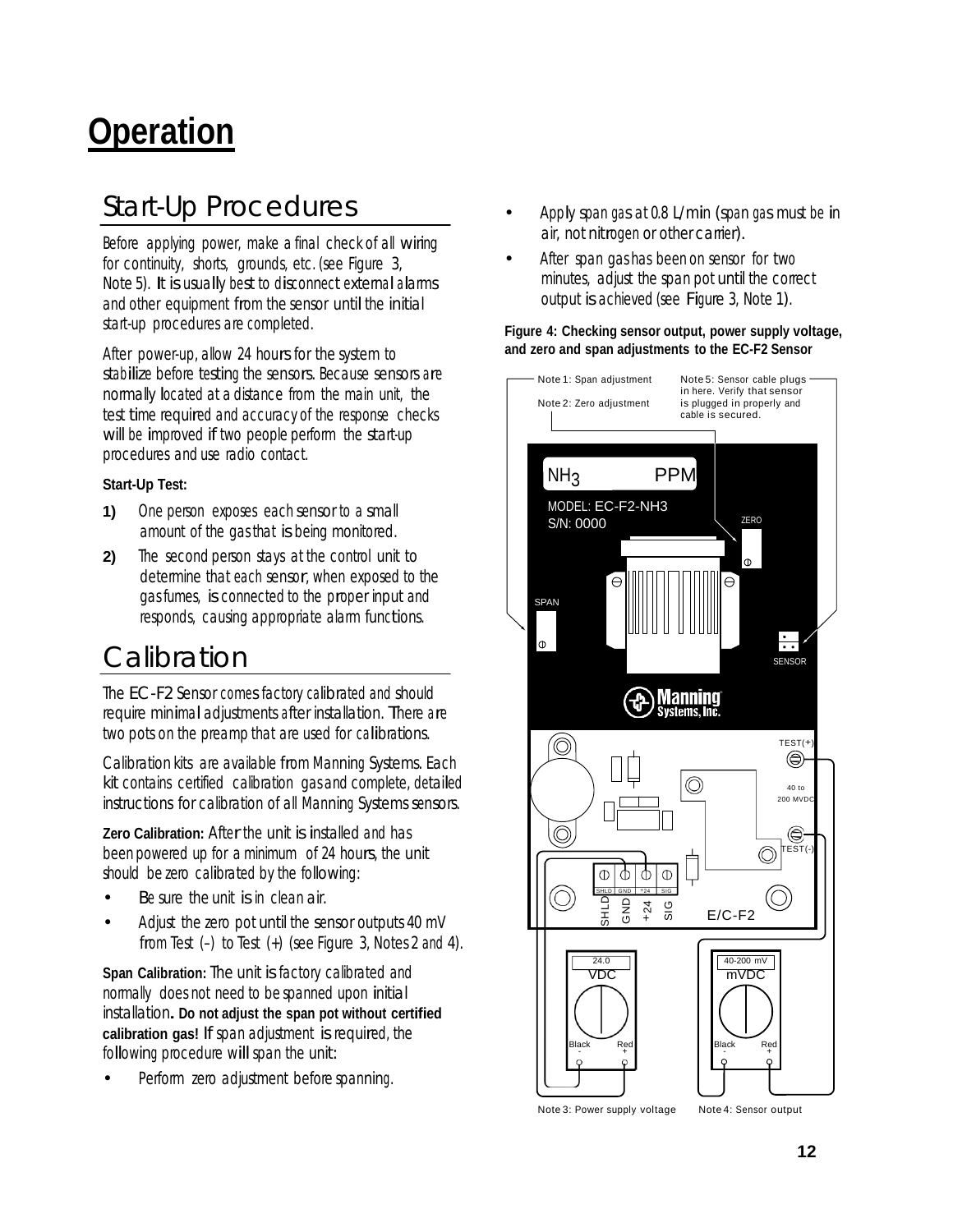### **Operation**

### Troubleshooting

**If the sensor output is 0 mA:** First, verify +24 VDC at the sensor terminal block (see Figure 3, Note 3).

Second, check voltage between Test (–) and Test (+) (see Figure 3, Note 4). Voltage should be in the range of <sup>40</sup> mV to <sup>200</sup> mV corresponding to an actual current flow of <sup>4</sup> mA to <sup>20</sup> mA. If this voltage is <sup>0</sup> mV, the signal has no path to ground. Check monitoring equipment connections and configuration. Input impedance must be 250 ohms or less.

**Electrical Interference:** This sensor has been designed to be highly resistant to EMI/RFI using multiple stages of filtering and protection. However, in extreme environments, some noise pickup can occur directly through the sensor. Ensure that the bare shield wire of the instrument cable is connected to the terminal block marked *SHLD* at the sensor (not touching the metal enclosure) and properly grounded at the readout unit.

**Interference Gases:** The EC-F2-NH<sub>3</sub> is designed to be quite specific to ammonia. However, some other gases can affect the reading. Phosphene, methyl mercaptan, and hydrogen can give <sup>a</sup> slight upscale indication. Bromine, ozone, fluorine, chlorine, and nitrogen dioxide can give <sup>a</sup> slight down-scale indication. Contact Manning Systems if any of these gases are present in your application.

### Maintenance

For proper operation it is essential that the test and calibration schedule be followed. Manning Systems recommends the following maintenance schedule:

- Calibration should be performed with certified calibration gas every six months or after major exposure to <sup>a</sup> leak. Calibration kits are available from Manning Systems.
- Response test once between calibrations, i.e. at three month intervals. Expose sensor to ammonia/water solution to verify proper sensor

response and alarm functions. Test more frequently in highly critical applications. The response test is not required if multiple electrochemical sensors are installed in the same room.

All tests and calibrations must be logged.

**Sensor Life:** These electrochemical cells are extremely reliable, but several things can cause the cell chemicals to become depleted including:

- a period of time,
- exposure to high temperatures,
- exposure to varying concentrations of the target gas,
- exposure to high moisture for extended periods without proper sensor enclosure.

When the cell becomes depleted, the unit will give no indication of failure other than that the sensor will not respond. For this reason it is **absolutely essential that these units be exercised with a gas sample on a regular and timely basis.**

Typical sensor life in <sup>a</sup> refrigerated area will be three t°Four years. Typical life in <sup>a</sup> non-refrigerated area will be one and a half to two years. Exposure to high levels of ammonia will shorten these times. In addition to timely response checks, <sup>a</sup> preventative maintenance program

of periodic cell replacement should be implemented.

When the cell becomes depleted, <sup>a</sup> replacement cell can be obtained from Manning Systems. Simply unplug the ribbon cable from the pins labeled Sensor, pull the old cell from the spring clip, discard the old cell and replace it with a new one.

The sensor should be calibrated after <sup>a</sup> <sup>24</sup> hour warmup period.

### Replacement Parts

For replacement parts, contact Manning Systems. Be sure to give serial number of unit and model number.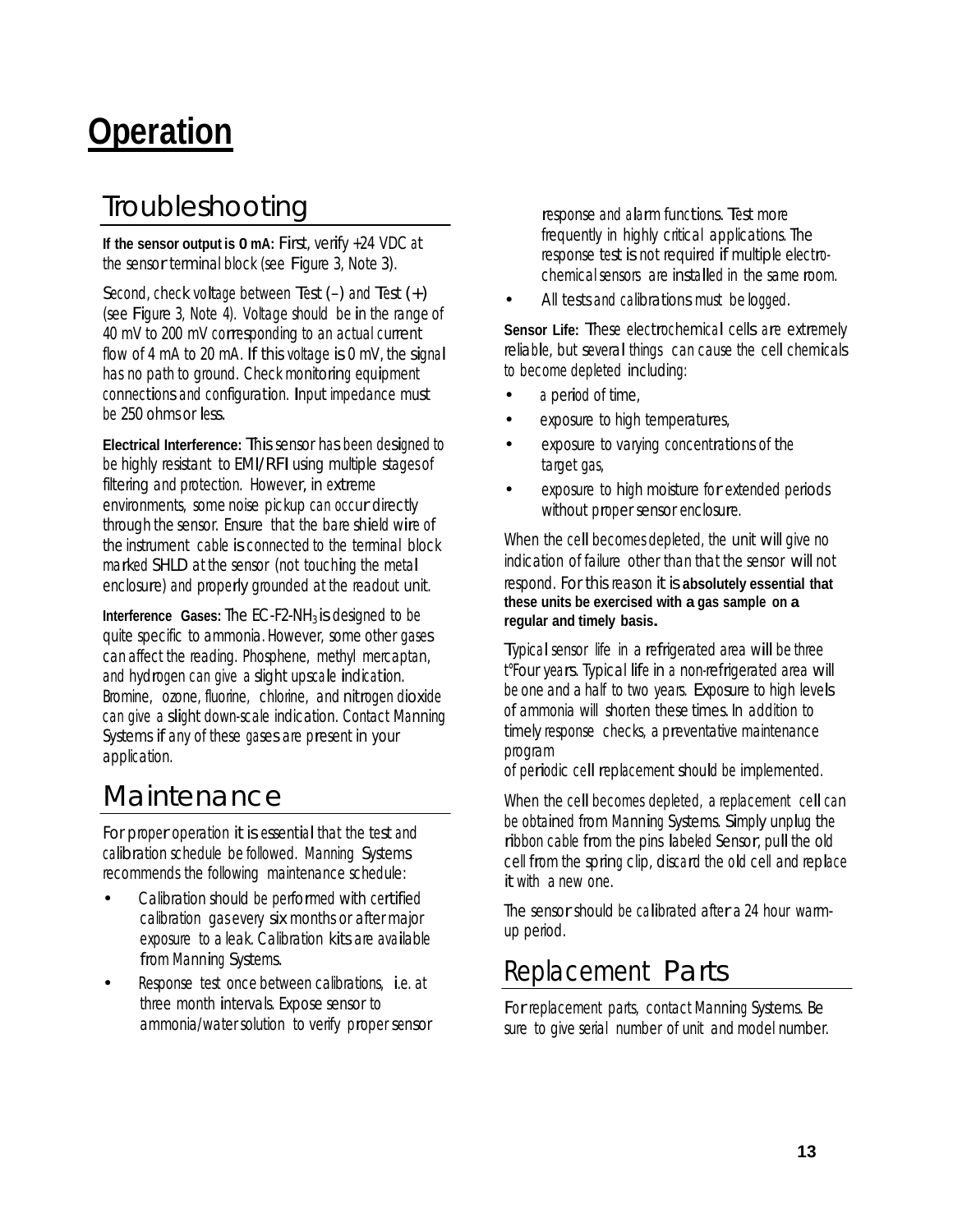# **Limited Warranty**

#### **1. Limited Warranty**

Manning Systems, Inc. ("Manning") warrants to the original purchaser and/or ultimate customer ("Purchaser") of Manning's Products ("Product") that if any part thereof proves to be defective in material or workmanship within eighteen (18) months of the date of shipment by Manning or twelve (12) months from the date of first use by the purchaser, whichever comes first, such defective part will be repaired or replaced, free of charge, at Manning's discretion if shipped prepaid to Manning at <sup>11511</sup> W. 83rd Terrace, Lenexa, Kansas 66214, in a package equal to or in the original container. The Product will be returned freight prepaid and repaired or replaced if it is determined by Manning that the part failed due to defective materials or workmanship. The repair or replacement of any such defective part shall be Manning's sole and exclusive responsibility and liability under this limited warranty.

#### **2. Exclusions**

- A. If gas sensors are part of the Product, the gas sensor is covered by <sup>a</sup> twelve (12) month limited warranty of the manufacturer.
- B. If gas sensors are covered by this limited warranty, the gas sensor is subject to inspection by Manning for extended exposure to excessive gas concentrations if <sup>a</sup> claim by the Purchaser is made under this limited warranty. Should such inspection indicate that the gas sensor has been expended rather than failed prematurely, this limited warranty shall not apply to the Product.
- C. This limited warranty does not cover consumable items, such as batteries, or items subject to wear or periodic replacement, including lamps, fuses, valves, vanes, sensor elements, cartridges, or filter elements.

#### **3. Warranty Limitation and Exclusion**

Manning will have n°Further obligation under this limited warranty. All warranty obligations of Manning are extinguishable if the Product has been subject to abuse, misuse, negligence, or accident or if the Purchaser fails to perform any of the duties set forth in this limited warranty or if the Product has not been operated in accordance with instructions, or if the Product serial number has been removed or altered.

#### **4. Disclaimer of Unstated Warranties**

THE WARRANTY PRINTED ABOVE IS THE ONLY WARRANTY APPLICABLE TO THIS PURCHASE. ALL OTHER WARRANTIES, EXPRESS OR IMPLIED, INCLUDING, BUT NOT LIMITED TO, THE IMPLIED WARRANTIES OF MERCHANTABILITY OR FITNESS FOR <sup>A</sup> PARTICULAR PURPOSE ARE HEREBY DISCLAIMED.

#### **5. Limitation of Liability**

IT IS UNDERSTOOD AND AGREED THAT MANNING'S LIABILITY, WHETHER IN CONTRACT, IN TORT, UNDER ANY WARRANTY, IN NEGLIGENCE OR OTHERWISE SHALL NOT EXCEED THE AMOUNT OF THE PURCHASE PRICE PAID BY THE PURCHASER FOR THE PRODUCT AND UNDER NO CIRCUMSTANCES SHALL MANNING BE LIABLE FOR SPECIAL, INDIRECT, OR CONSEQUENTIAL DAMAGES. THE PRICE STATED FOR THE PRODUCT IS <sup>A</sup> CONSIDERATION LIMITING MANNING'S LIABILITY. NO ACTION, REGARDLESS OF FORM, ARISING OUT OF THE TRANSACTIONS UNDER THIS WARRANTY MAY BE BROUGHT BY THE PURCHASER MORE THAN ONE YEAR AFTER THE CAUSE OF ACTIONS HAS OCCURRED.